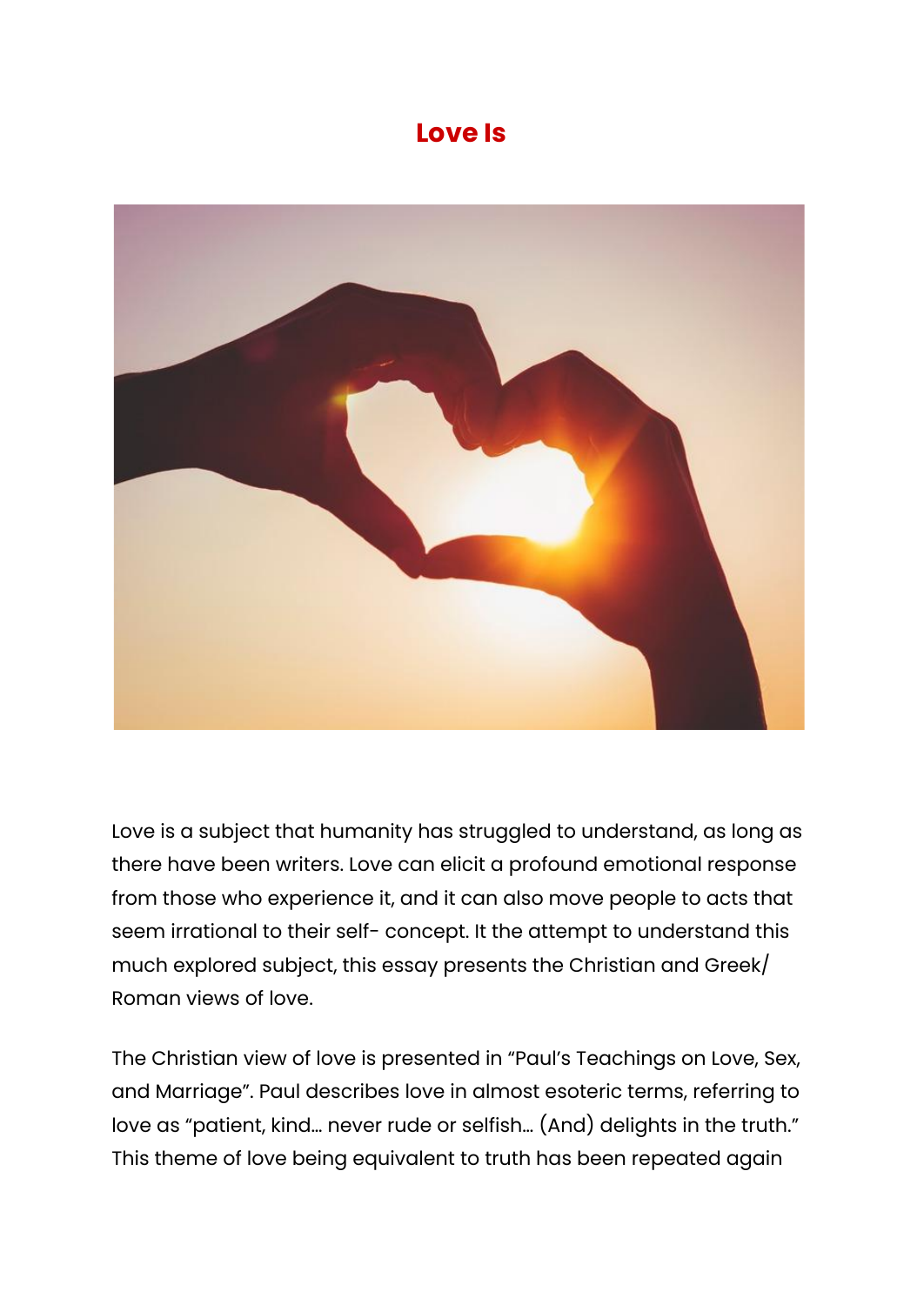throughout Paul's reading. Paul considers love to be a high virtue, and encourages people to make it their aim. Through love many "gifts of the spirit" are promised (Pearson Custom, 2002).

Another view of Christian love is presented by C.S. Lewis in "The Four Loves". Lewis, a contemporary Christian writer, begins the introduction to his book by characterizing "Need-love" from "Gift-love". Need-love isn't necessarily bad, according to Lewis, but can lead to an idolization of love. When we worship love we are likely to devastate it because we are actually overestimating love. Gift-love results from under-estimating love (1988, Barfield).

Lewis goes on to describe other types of love including Affection; this can blend with other loves. Affection, Lewis argues, is an animal instinct, and consequently stems in our biological and natural nature. Lewis believes, in essence, that love can show signs of a closeness God. Making less important matters into loves, and therefore Gods, can turn them into evil, which destroy the love and corrupt the person. This can be interpreted as having to do with lust and desire (1988, Barfield).

Lewis goes on to state that, in his opinion, rooted in Christianity, our usual loves have a propensity towards dishonesty. We require a superior love. Not to substitute our loves, but to complete and regulate them, even to provide them a motivation for being (1988, Barfield).

The Greeks also grappled with love and sought to understand and intellectualize their pursuits. In Greek and Roman origins we can find love divided into three categories; Eros, Philia, and Agape.

Our modern word "erotica" comes from the word Eros, which can be described as passionate, intense, and sexual desire. Plato had another way of explaining Eros. He thought of this term to describe an ideal beauty. Plato believed that when we saw someone who was truly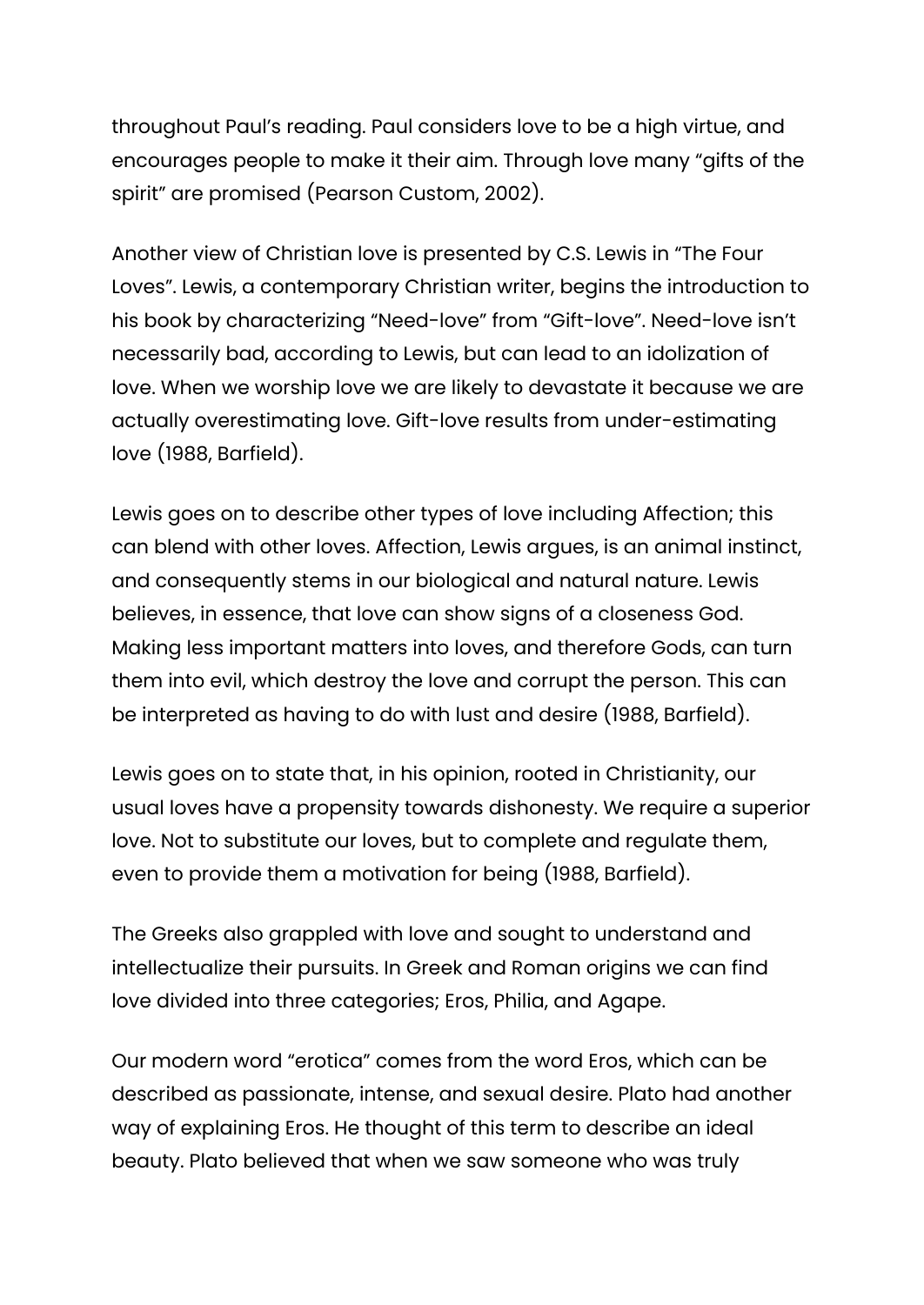physically beautiful, they were really a representation of the ideal beauty that exists in the world. So when we see someone we consider beautiful, they trigger in us the memory or thought of things, ideas, and art that is beautiful. That desire we feel, that we call Eros, is actually a longing for a higher ideal (2001, Moseley).

Philia, another category of love described by the Greeks and Romans, can be described as friendship. It refers to a partiality and liking that we have with people with whom we have thoughts and ideas in common; with whom we find camaraderie and sharing. Recognizing the differences and levels that "like" entails, Philia was divided into sub-categories in order to gain more clarity into the nature of Philia (1992, Becker).

Aristotle detailed some of these sub-categories, and gave accounts in order to understand Philia. He describes the value that is to be placed on the free and honest exchange of mutual concern and caring. Aristotle recognized that that the highest level of care and concern in a friendship was rare and should be valued. Aristotle recognized that some relationships were more equal than others, that there were dynamics in human relations. Philia can be experienced between a parent and child, as well as members of a political community. Aristotle even described Self-love as a praiseworthy and desirable quality, as long as it was dedicated to a higher moral ideal (1992, Becker).

The final category of love described by the Greeks and Romans is Agape. Agape can be summarized as the love for God, and God's love for humanity. This aligns to a great extent with the Christian ideal of loving God with all the fervor and zealously that a person is capable of. Loving God requires an absolute loyalty and single-mindedness. When speaking of Agape one would also have to look to the commandment to "love thy neighbor as thyself." This commandment alludes to a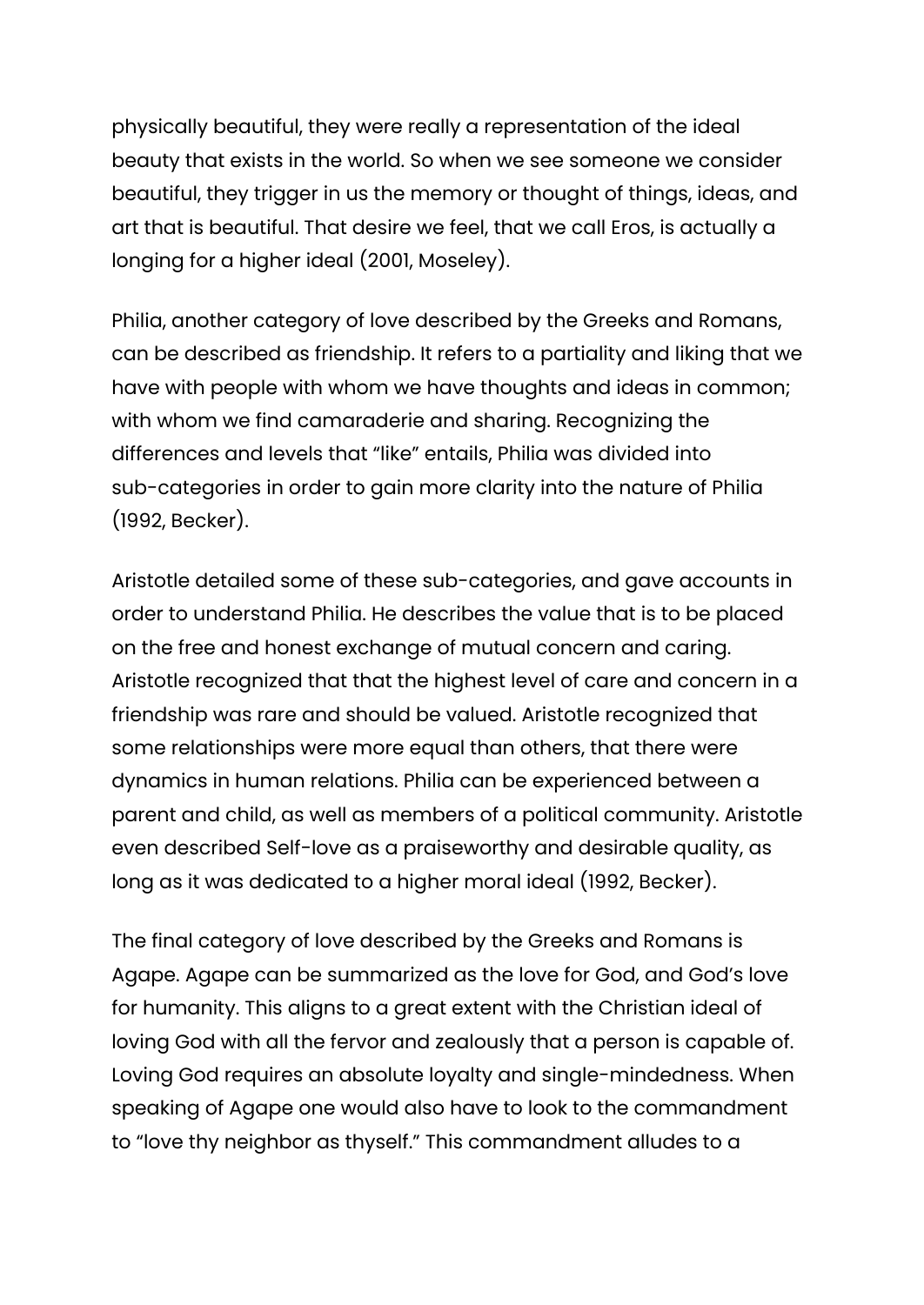universal love that is covered under the definition of Agape (2001, Moseley).

Today, in our modern world, we see that Love is such a broad word and has so many categories and ways of understanding this concept. Some of the ways we can further define love is by classifying it as Romantic Love, Ethical/ Political Love, and further dimensions of Love in the Physical, Emotional, and Spiritual senses (2001, Moseley).

Romantic love goes beyond just physical desire and sex. It can be equated to the longing on has to complete themselves (certainly a co-dependant explanation!) And connect with a person on a soul level. To find a mate and life partner is the essence of Romantic Love for some (2001, Moseley).

The Ethical and Political realms of Love can be utilized to define love in terms of equality in an increasingly diverse population. The love of ethical and moral philosophies and ideals fall under this realm. Social relations and the equalization of our society, the healthy evolution of humanity, and the desire for a better tomorrow are all forms of love that create a great passion in many (2001, Moseley).

And then there are the modern day realms of love that have to do with the Physical, Emotional, and Spiritual. Defining and determining whether love is a feeling, an expression, a behavior, or an unattainable goal; a perfectionist ideal, are all areas of exploration and questions that arise in our world today (2001, Moseley). As to the future of love, we may find the answers to a broader or more contemporary concept of the term lie in the subtlety of the questions.

## References